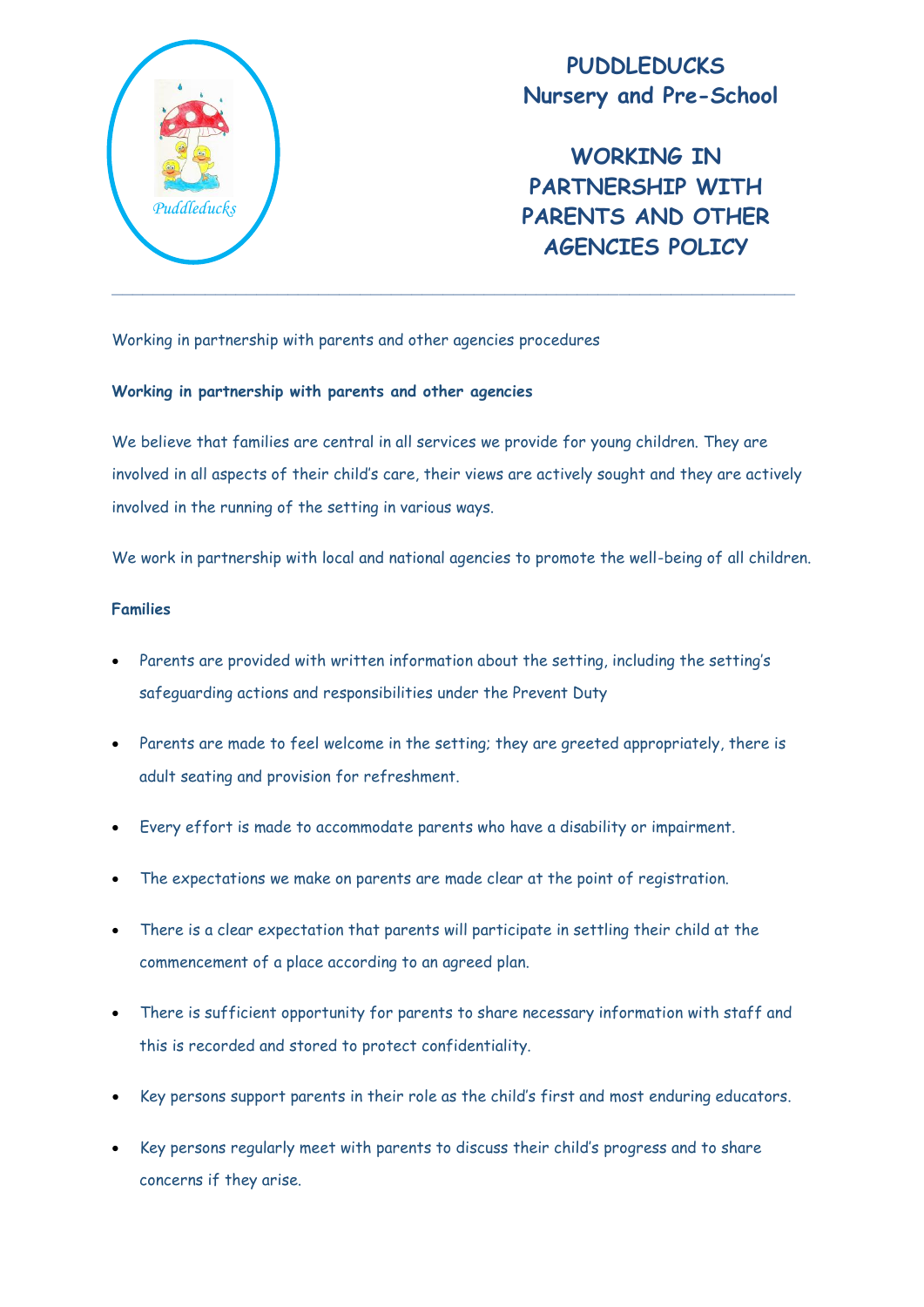- Key persons work with parents to carry out an agreed plan to support a child's special educational needs.
- Key persons work with parents to carry out any agreed tasks where a child protection plan is in place.
- According to the nature of the setting, there is provision for families to be involved in activities that promote their own learning and well-being.
- Parents are involved in the social and cultural life of the setting and actively contribute.
- As far as possible the service is provided in a flexible way to meet the needs of parents without compromising the needs of children.
- Parents are involved in regular assessment of their child's progress, including the progress check at age two, as per procedure: Progress check at age two.
- There are effective means for communicating with parents on all relevant matters and Complaints procedure for parents and service users is referred to when necessary.
- Every effort is made to provide an interpreter for parents who speak a language other than English and to provide translated written materials.
- Information about a child and their family is kept confidential within the setting. The exception to this is where there is cause to believe that a child may be suffering, or is likely to suffer, significant harm, or where there are concerns regarding their child's development that need to be shared with another agency. Parental permission will be sought unless there are reasons not to, to protect the safety of the child.
- Parental consent is sought to administer medication, take a child for emergency treatment, take a child on an outing and take photographs for the purposes of record keeping.
- Parents' views are sought regarding changes in the delivery of the service
- Parents are actively encouraged to participate in decision making processes via a parent forum.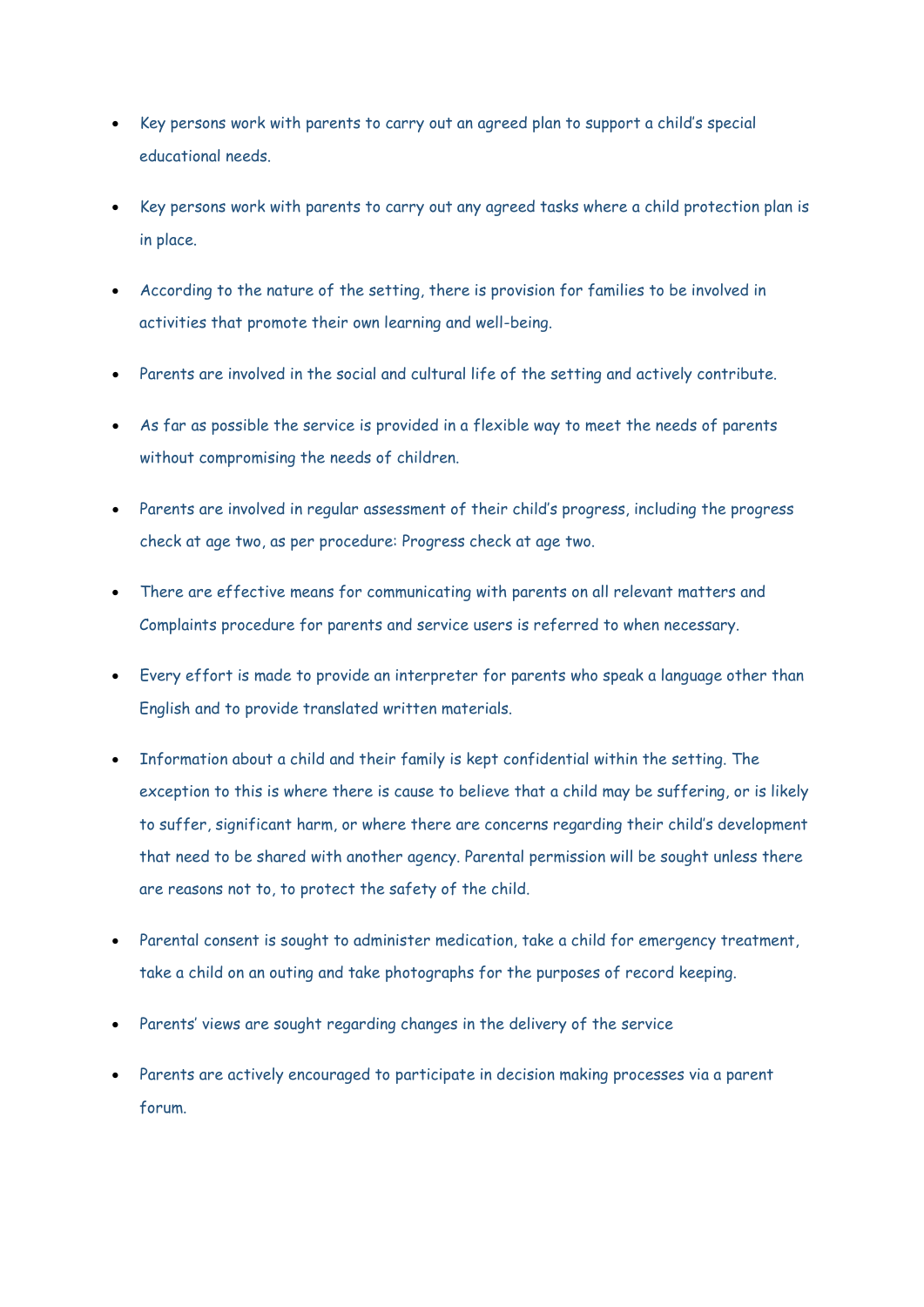There are opportunities for parents to take active roles in supporting their child's learning in the setting: informally through helping out or activities with their child, or through structured projects engaging parents and staff in their child's learning.

#### **Agencies**

- We work in partnership or in tandem with local and national agencies to promote the wellbeing of children.
- Procedures are in place for sharing of information about children and families with other agencies, as out in procedures: Confidentiality, recording and sharing information.
- Information shared by other agencies (third party information) is also kept in confidence and not shared without consent from that agency.
- When working in partnership with staff from other agencies, individuals are made to feel welcome in the setting and professional roles are respected.
- Staff follow the protocols for working with agencies, for example on child protection.
- Staff from other agencies do not have unsupervised access to the child they are visiting in the setting and do not have access to any other children during their visit.
- Staff do not casually share information or seek informal advice about any named child/family.
- We consult with and signpost to local and national agencies who offer a wealth of advice and information promoting staff understanding of issues facing them in their work and who can provide support and information for families. For example, ethnic/cultural organisations, drug/alcohol agencies, welfare rights advisors or organisations promoting childcare and education, or adult education.